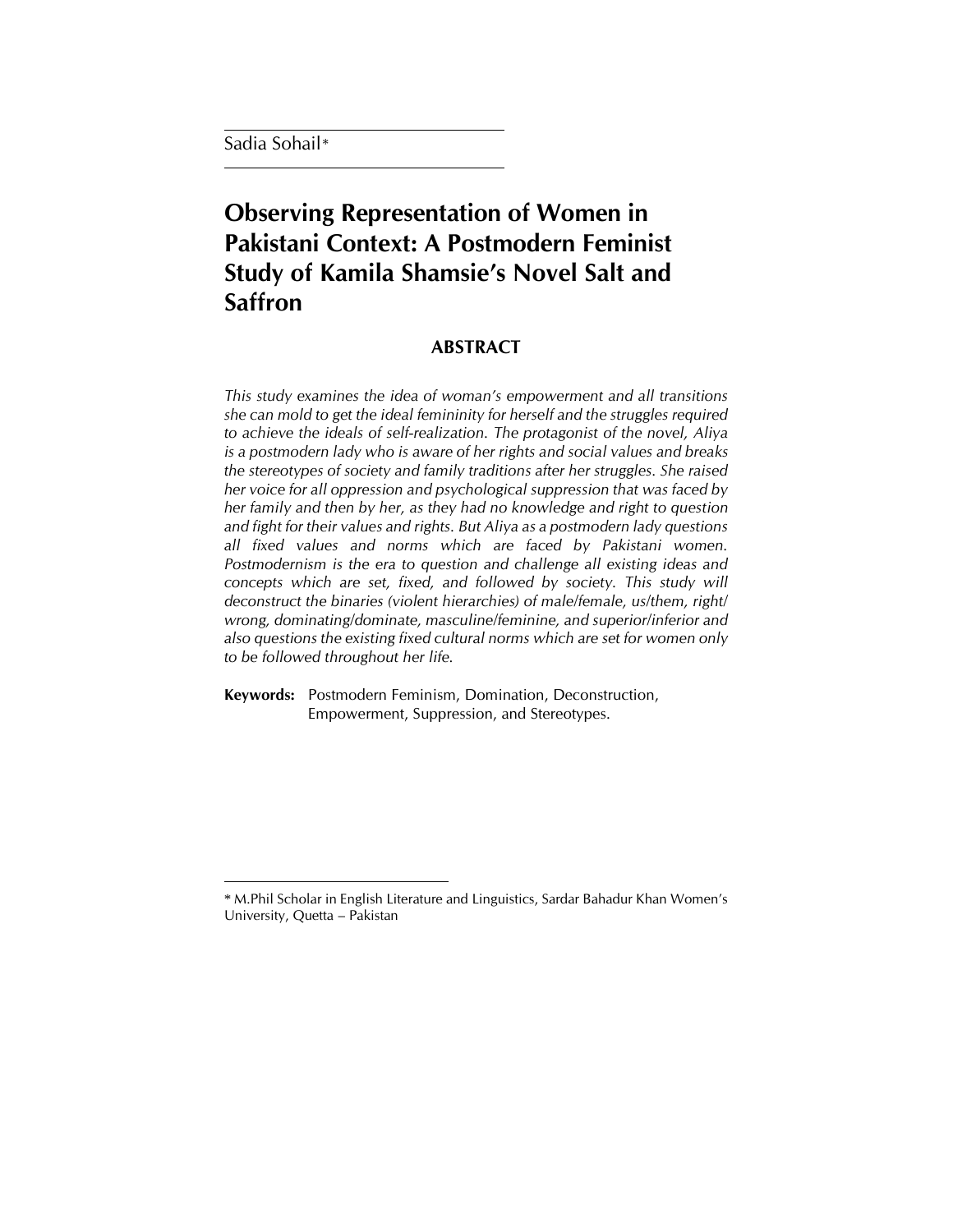## **Introduction**

This study develops the understanding of the representation of women and their traditional role more specifically in a patriarchal society. This is the aggressive mentality of society to judge and categorize men and women based on their socially constructed gender stereotypes. God has not created any human being inferior or superior; it is societal norms that define gender and name them. These stereotypes still exist in society even it's the postmodern era where things, ideas, and concepts are uncertain and challenged by people but then also females are struggling to get their free identity and equal rights. Oppression can be still observed in schools, workplaces, and in media. Society expects women as submissive daughters, obedient wives, and self-sacrificing mothers. This is our culture that labels both genders as masculine and feminine. Feminine is associated with weak females, sensitivity lacks decision-making ability, and dependent. While masculine refers to males who are strong, rational, powerful, and courageous. With modern times changes are coming, initially, women were objectified in literature through stage dramas. The best examples are the novels of Thomas Hardy, George Eliot, D.H Lawrence, and Jane Austen. In our Pakistani context power lies with male dominance, in media, schools, home, and workplaces male is dominating. This social and educational discrimination leads to high illiteracy. Mumtaz and Shaheen in their significant work *Women of Pakistan: Two steps forward, one step back* (1987) recorded that despite the difference in education, self-awareness, and professional skills women are still considered as common and still their lives are controlled by this patriarchy.

The life of a woman is not easy firstly she is being suppressed by her father or brothers and later by her husband. Women are weak and dependent this is put up in their minds the day a girl is born, her psyche is developed in the way further she sees her mother and elder sisters being quiet in front of all-male members, obeying their every decision even right to stop or began a family is not in women hands. We observe in Pakistani marriage invitation cards bride's name is not mentioned mostly, she is known by her father or family similarly when she dies no name on the grave, her identity is known by her male members of the home. Transitions came with postmodern feminism when feminists raise their voices for their identity and freedom same started depicted by modern writers in their novels too. It is females who first started realizing their marginalized identity and then started struggling to achieve an individual identity by breaking and reconstructing the binaries. Postmodernism is with a belief that we live in the fourth copy of reality, nothing is fixed, things and phenomena can easily be changed. There is no center; things that are marginalized can be in the center too, as there is a shift.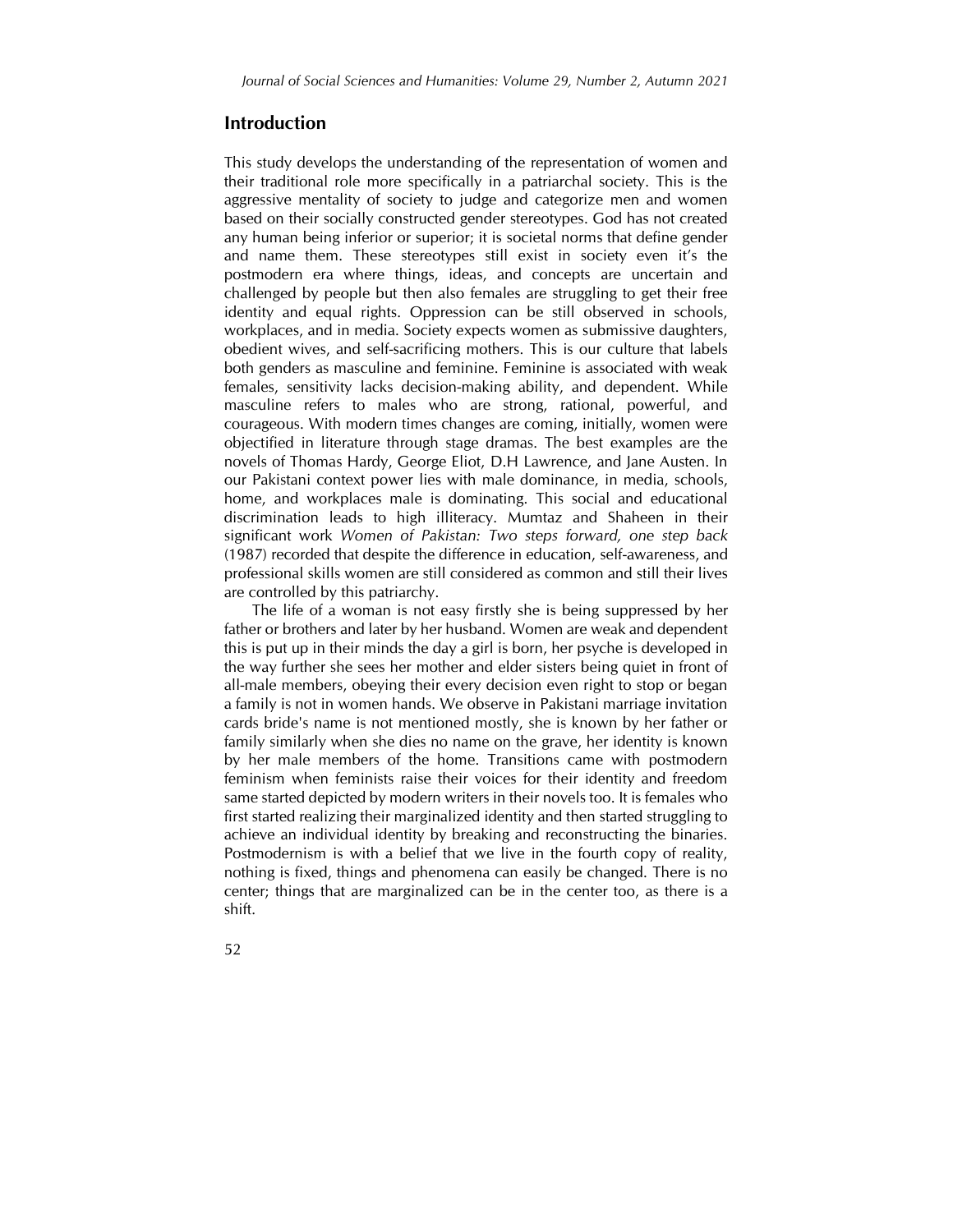Writers like Judith Butler, Virginia Woolf, Toni Morrison, and Linda Hutcheon along Kamila Shamsie started depicting independent and strong female characters because of the influence of changing times and giving awareness to readers about "New Woman". This study aims to reveal the breaking of violent hierarchies which are binaries set by the Pakistani culture or society of superior/inferior, right/wrong, masculine/feminine, us/them, male/female, and dominate/dominating by using the method of deconstruction by Derrida. Further, this study explores the novel *salt and saffron* more specifically female characters using the perspective of postmodern feminism. The protagonist of the novel seems to be an independent lady who rejects the historical aspects and cultural norms of her home and then of society. Aliya rejects the stereotyping of gender and tries to break the traditional gender roles and is represented as an independent strong lady. This study can provide new insights into Postmodern Feminism and gender studies. Definition of gender used to change with time and with different ideologies. The reader can find this study helpful in the Pakistani context and traditional women roles that how women are being represented differently through changing times and up till today. The novel *Salt and Saffron* are not studied before from the perspective of postmodern feminism and through the lens of deconstruction. The status and value of women are changing initially we see it from the eyes of males and now from a postmodern feminist perspective. Further, this study focuses on the wellknown method of deconstruction by Derrida to reconstruct all violent hierarchies as nothing seems to be fixed or centered. This study is important because it empowers today's women with the writing support of Kamila Shamsie that women are not suppressed and overlooked now, they are breaking the fixed traditional roles, as Kamila empowered herself similarly she depicts in the novel through the character of Aliya, that today's girl is powerful and aware of her values and rights. She has to be strong if she wants an equal and better place in this stereotypical society. This study is centered on the novel *Salt and Saffron* by Kamila Shamsie. It explores the representation of women which is portrayed by the female characters of the novel. How women are represented in English literature before and after postmodern feminism. In the early ages of literature, women were looked down upon they were marginalized and suppressed similarly, it is observed in the culture of South Asian countries where women are not treated equally. It further explores how changes came in fixed ideologies because gender roles are decided by society it is not the biological or natural system to be followed. Keeping in mind the thought of postmodern feminism, this study breaks the binaries of superior/inferior, right/wrong, us/them, masculine/ feminine, male/female, and dominate/dominating. Feminists bridge the gender gaps right after they started realizing their existence and gave us the concept of "New Women" that is different from the women represented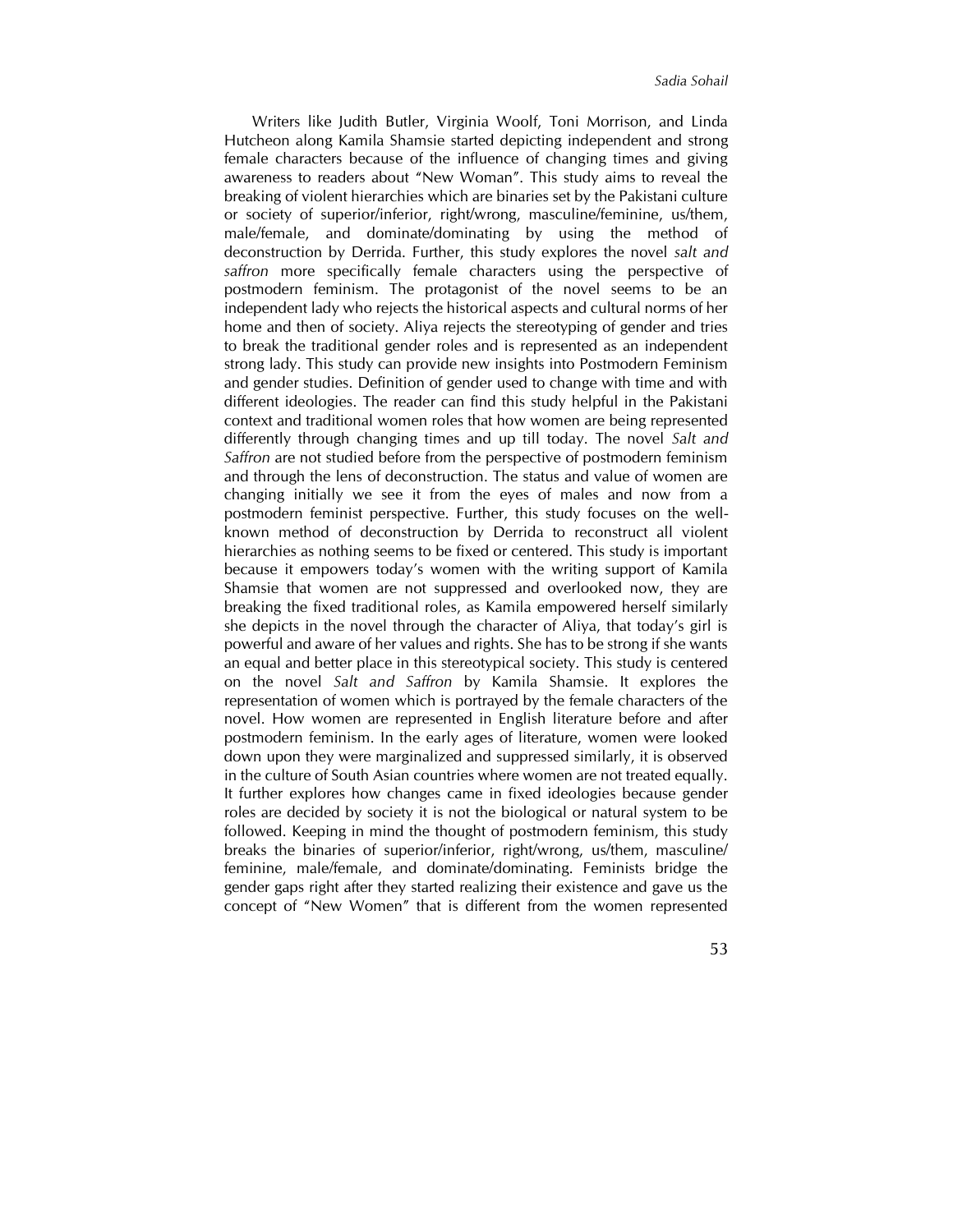earlier. This study sheds light on the postmodern perspective when the transition came with the belief that nothing is fixed and remains centered. Many writers have started depicting and talking about feminism in their works but Kamila Shamsie and her novel *Salt and Saffron* are best to take into considerations as she keenly observes the realistic presentation of Pakistani patriarchal culture where women are still in struggle to be free from the stereotypes.

## **Literature Review**

According to Henry (2003), Feminine researchers and research participants usually face the issue of representation especially when it falls on the research to decide how to represent herself before her research participants because the researcher's identity affects the research process. Another problem the first-generation South Asian researchers face is that of language limitations because of a different race, ethnicity, and nationality. It suggests that to include women's experiences in the research account, fieldwork should be reconceptualized and women's problems should be labeled. Trollope (2001) beliefs that in different researches, women are reported with mental health sickness and disorders as a result of some social stress. Suppression can be observed in their health too here sometimes the cultural meaning is misunderstood which needs to be comprehended as it seems to be a cultural disorder. Researchers are writing such issues but this should be implemented, to give better health to women. Ahmed (2003) suggested that South Asian women in media and academic discourses are represented as fixed and victims of oppression and distress. They are sexualized. None of these representations confer to them social or political empowerment. They reinforce this process of objectification behind religious and cultural depictions. In Pakistan, Muslim women's challenges and identity development are still in process as it has limitations. According to Jamal Singh (2014), Women have always been held down in socially constructed patriarchy, traditions, and cultural ideologies. Her position is different in different regions and varies in situations. It also depends on their race, caste, and religion. Kamila Shamsie presents those female characters, which process the western approach to recognize themselves and their rights. She highlights the problems of female liberty, love, class division, and how women can strike a balance between tradition and modernity. Many South Asian female writers have given voice and power to their female protagonists emphasizing their individuality, and their efforts to seek autonomy maintaining the very code of their traditions. Naoko (2007) highlights, "As for gender issues, in the US and elsewhere, Christian faith has spurred many women into activism on issues such as Abolition, alcoholism, and prostitution. Such activism led to the development of organized feminist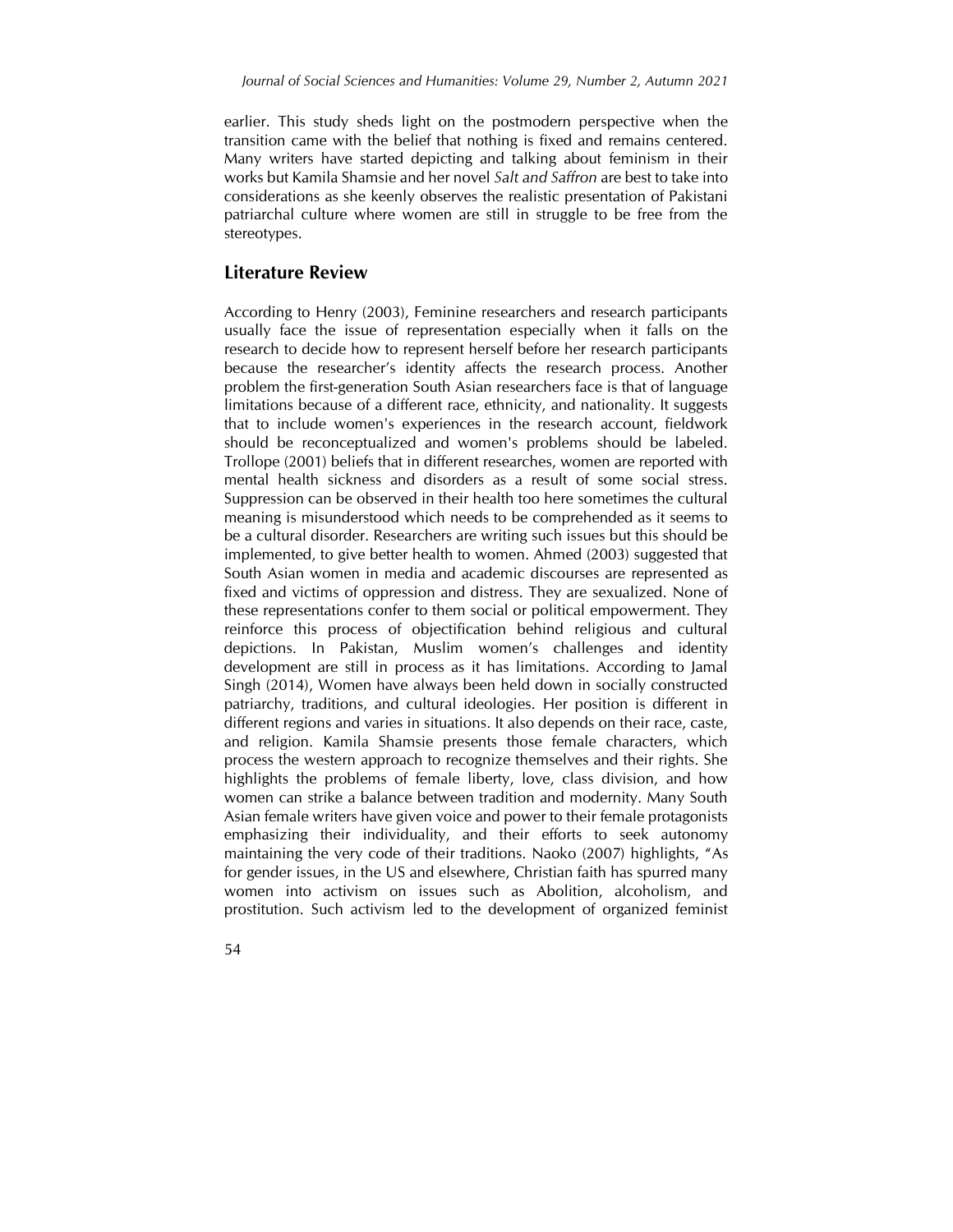movements". According to Elam (2006), Feminism and deconstruction are two different phenomena or perspectives; feminism is a political project or ideology whereas deconstruction is a philosophy that both go parallel. "Both theories describe observable practices and experiences from a metadiscursive position". According to Assiter (2005), Postmodernist talks about the deconstruction of grand Meta narratives. They study the human condition and mind in detail. Whereas feminist talks about class, race, and culture. Both theories and concepts challenge universal truth and power. Feminist shows the new paradigms of social criticism.

Yaqoob & Hussain (2012) believe Patriarchy as a part of Pakistani culture expects women to be ideally devoted, enduring, loyal, and self-sacrificing. Literature has perpetuated such images of marginalizing women and ensuring male domination. Kamila Shamsie always portrays strong women in her novels that bravely face the stereotypical ideologies of society. According to Zubair (2018), Imperialism and Globalization have affected a lot on the image of women. Transnational feminist has diverse women's realities to address inequalities across the world among various groups of women. Different themes are oppression, migration, Diaspora, religion, and society have frequently been presented in the works of Kamila Shamsie. Shirazi (2014) thinks South Asian literature is usually composed of diasporic citizens who are at the vantage point to keenly observe and represent the changing realities. South Asian writers discuss the image of women with the theoretical context of globalization and Postcolonialism reflecting the change in the perception of society. Their main purpose was to maintain a balance between modernism and cultural traditions by keeping the conflict of past and present in their minds. Gasman (2006) beliefs that the Representation of women varies in historical fiction and feminist texts, meaning how women are depicted before the 1970s and how after that. Today one can observe the change in patterns of women's representation. Different roles are observed in the main themes of novels like masculine and feminine, women's independence, absence of male characters, their role as a problem solver, women taking former education, also diagnosing their physical and mental health often ascribed to female characters in the novels. According to Marcu (2016), a unique category of the female character is described by different writers in postmodern texts. How women may emerge from their inner struggles and desire to improve. The main aim of writers is to show the dominating and subjugating women of today's century. This may be frustrating for south Asian society and stereotypical mindset people. Marchand (2003) suggested Postmodern feminists study the problems, marginalization, and development of third-world women. Liberal feminism is in favor of postmodern beliefs but Marxist feminist opposes the idea of postmodernism. Whereas postmodernism also talks about all changes and transition the world have. Postmodernism is a phenomenon or a social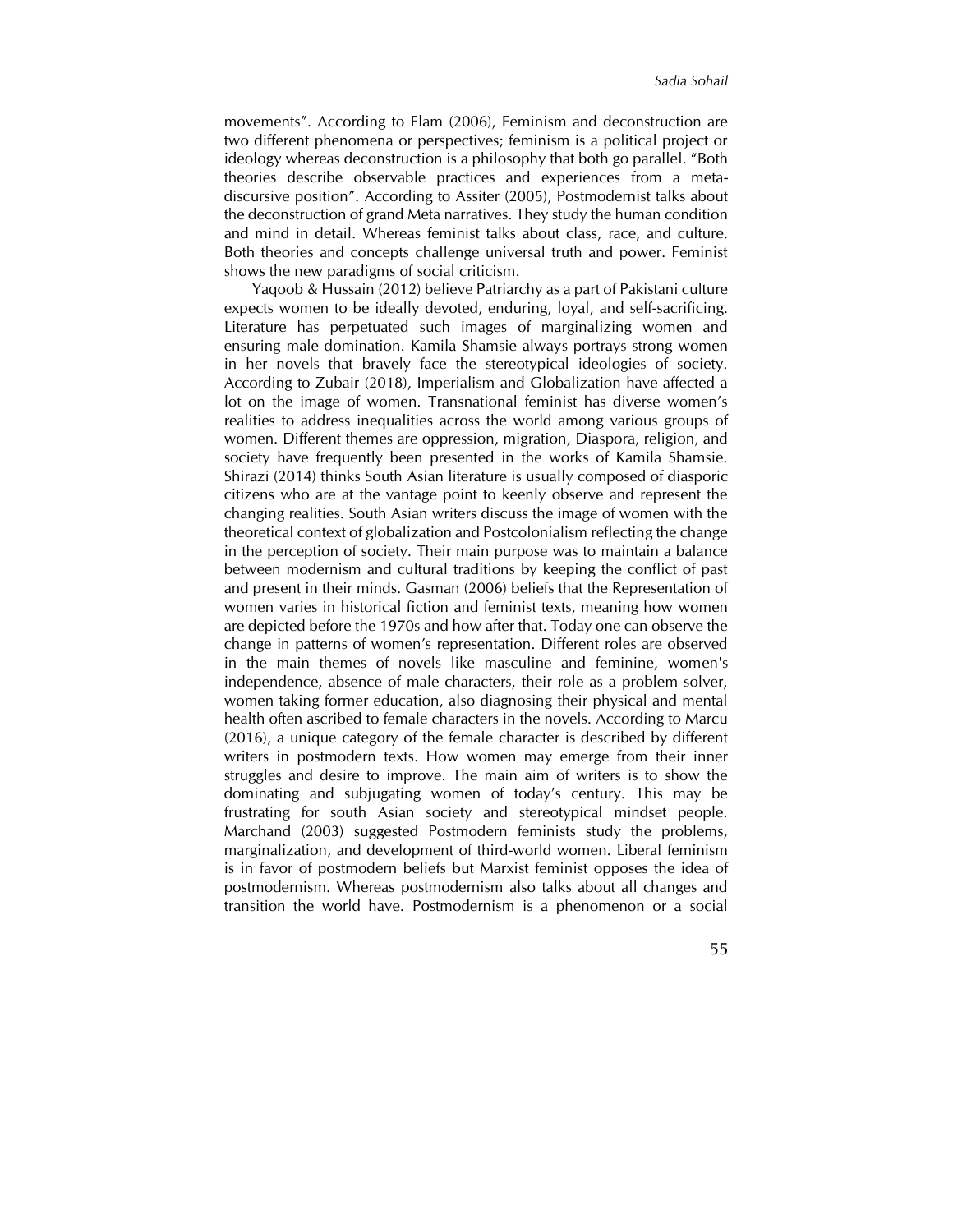concept which talks about "shift". It has led to the fragmentation of the concepts of race, sex, and class, and denies the theories of Capitalism and Patriarchy. Hendricks (2016) said Derrida challenges the centering of anything, there is nothing fixed obtainable by the binary opposition which structuralism claimed to uncover hidden meaning in language. Derrida belief that deconstruction is not a method or a technique but a useful means of saying new things about the text. For Derrida, "the transcendental signifier (Logos) has always had a special relationship to presence for the West".

Besides this, a qualitative research design is used in this study. Qualitative research design is used to unveil the topics and problems which referred to an attitude, opinion, and way of thinking of the ideas of readers. Descriptive and Predictive research can be obtained by the result of Qualitative research. This study is interpretative because it interprets the representation of women in Pakistani English literature. The source of data collection is the internet and study-related scholarly articles. Textual analysis is also used as a method for this study. It is a method that spotlights the text and its inter-textual context. The textual analysis goes well with this study because it brings attention to multiple versions of reality in the text. Mackee (2003) defines textual analysis as "is a way to gather information about other human beings to make sense of the world. It is a methodology for those who want to understand how members of various cultures and subcultures make sense of which they are and of how they fit into the world in which they live".

## **Data Analysis**

Deconstruction by Derrida is used to analyze this study. Deconstruction deals with challenging the interpretation of texts. Derrida believes that one word has a lot of meanings and significance and those meanings can be reconstructed. Nothing is fixed, dominates and there is no permanent reality and center, so meanings and phenomena can be constructed separately. Method of deconstruction is based on many concepts like Decentralization, logocentrism, Aporia, Binary Opposition, Grand, and Mini narratives, use of language in the text, Difference, and Metaphor, but this study is analyzed from the point of view of binary opposition and de-centering the logos of society which are beliefs, thoughts, and knowledge, which seems to be in the center as a fixed reality. The study deconstructs the binary logic and discursive power just to keep them in an equal place. The image and role of women were observed and judged from the eyes and mentality of patriarchy. Women were objectified in English literature and Pakistani society because it is set ideology that the female gender is weak and should be inferior, they need someone to guide and support them. This stereotypical ideology was changed with the movement of feminism in the eighteen century when few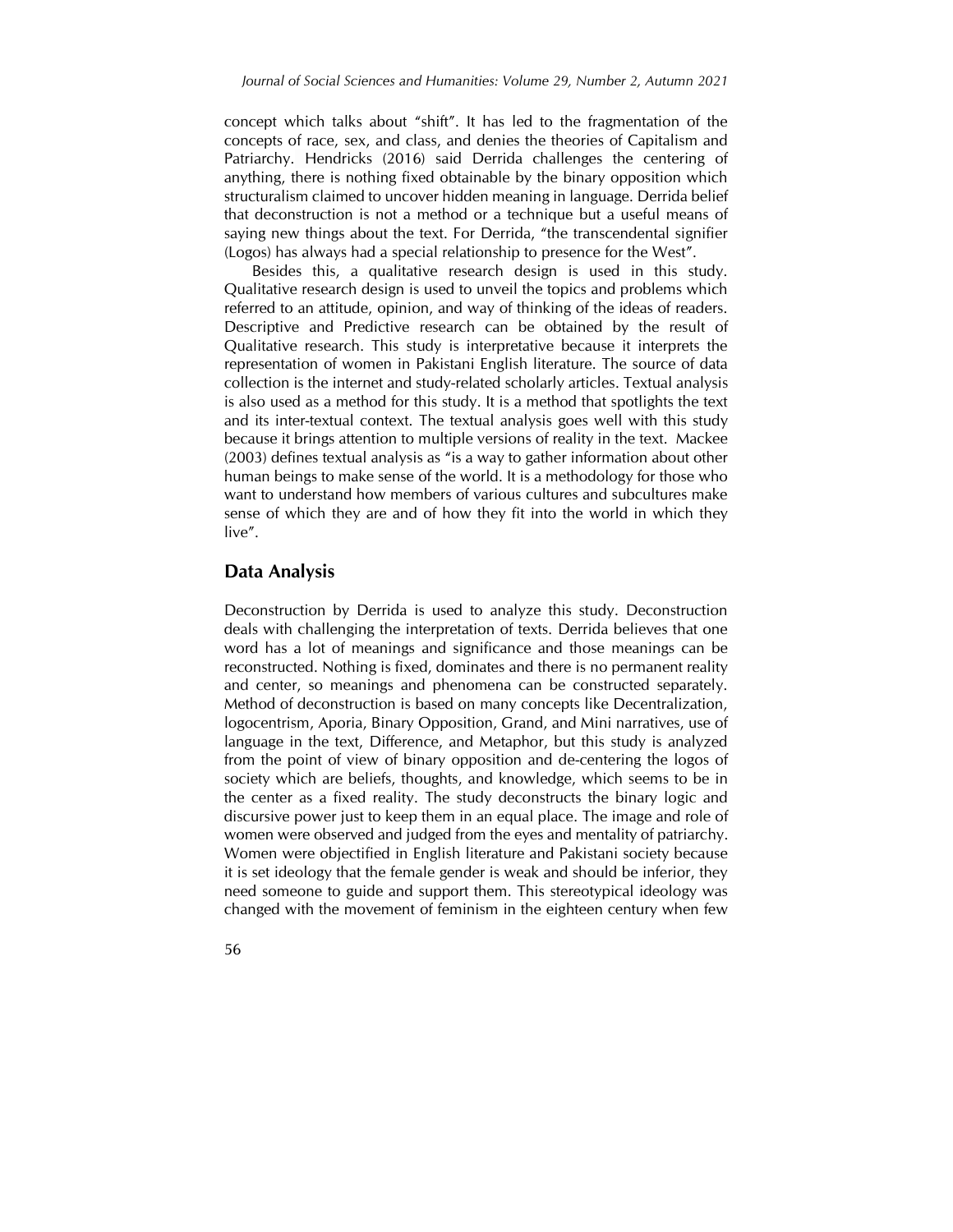feminists started thinking of their values and rights. Changes and advancements came in twenty century with the belief of postmodernism when attached to feminism. This modernity gives many rights and liberations to females, few started enjoying them. Postmodern feminism is with a belief that women are not marginalized and are not still dependent. Biologically differences are based on sex but society defines it as masculine and feminine meaning gender and gender superiority are socially constructed and this ideology is set by a patriarchal society. No reality is fixed and should always be in the center, things on margin can come into the center after reconstruction. Postmodernism is dealing with transitions and shifts so there is a shift in realities and phenomena too. Postmodern feminism believes that women should be economically, politically, socially, and psychologically free. Importance was given to equality of female gender and rejection of male dominance. Initially, patriarchal minds were controlling and shaping the society but with the awakening of women's rights and changing era women started looking at the world from their perspectives. Opportunities are given to women in voting, education, jobs, and family decisions. Feminism is not a single unified concept rather there is a multiplicity of voices and approaches within the field. Misrepresentation of women was corrected with the beliefs and ideologies of postmodern feminism. Late male authors started writing feminist texts and males in Pakistani society started supporting and motivation their women. Today women are still facing troubles and challenges in achieving their identity and valuable place in society but now the balance is maintained and differences can be observed in old traditional women and new women. Little confusion is faced by modern Pakistani women as societal and cultural norms cannot be ignored altogether but transformations can be made. New women are under the influence of imperialism, colonialism, globalization, and capitalism. Further Judith Butler (1990) laid the foundation of postmodern feminism with the exploration of traditional gender roles, deconstruction of violent hierarchies, and destabilizing gender categorization. Similarly done by some other famous theorists, Simone De Beauvoir, Luce Irigaray, Virginia Woolf, and Kristeva. Toni Morrison also focused on marginalized women and empowered black women through her writings. Linda Hutcheon talks about ex-centric discourses keeping in mind the main aims of postmodern beliefs.

*Salt and Saffron* is a masterpiece of Kamila Shamsie, she beautifully depicted the life of a Pakistani girl who stays in the US for her education. Aliya, the protagonist of the novel, belongs to a traditional family that blindly obeys the societal norms and dominance of the male gender. She loves her country, food, culture, dresses, and native language but not those stereotyped ideologies and norms which are followed by her family especially Dadi, who seems to be an anti-feminist. Aliya's family inherited the dominance of males, patriarchal stress, and injustices. They never question their master (Nawab)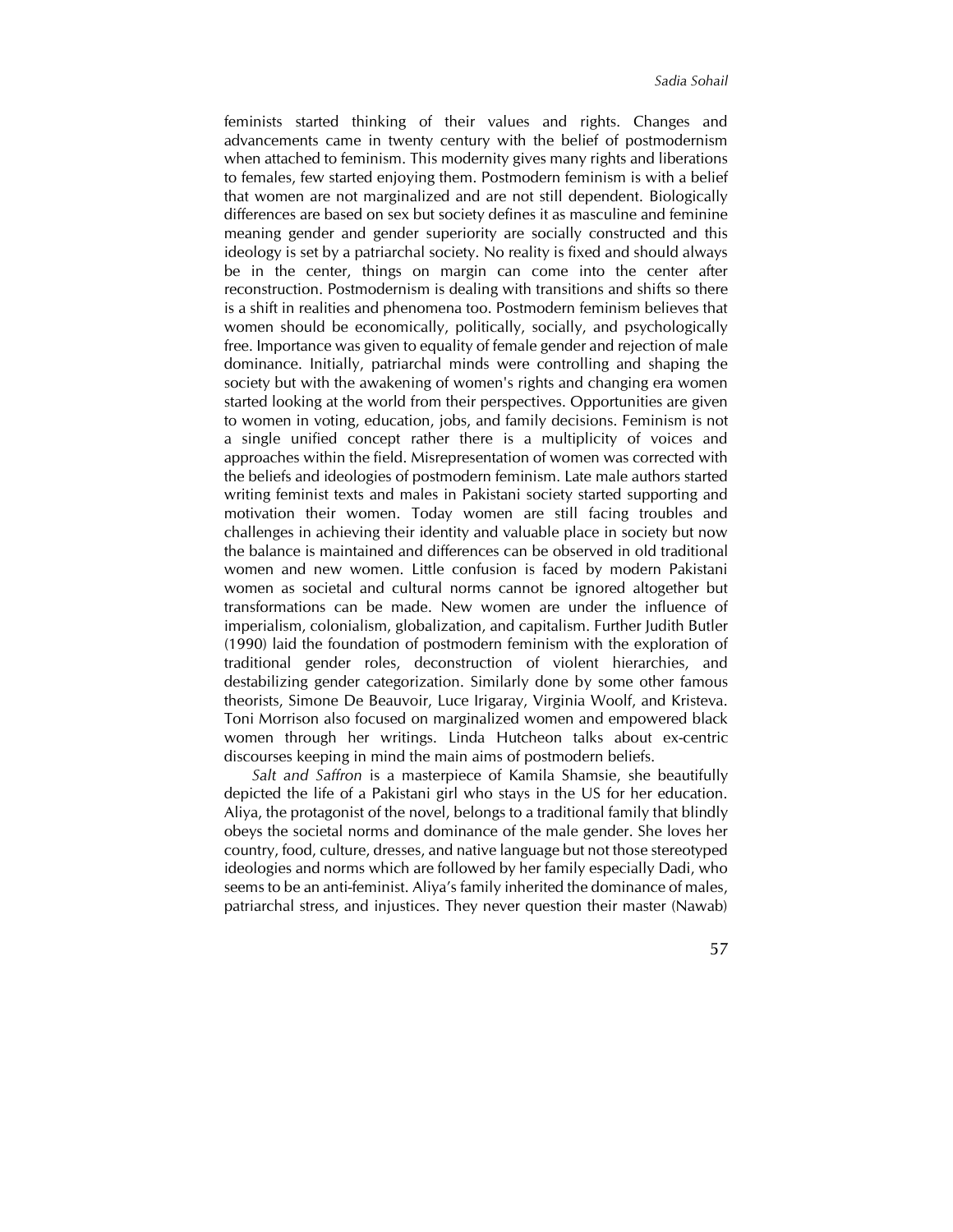for his cruelty and injustices. They simply shape their lives according to what society asks them to do. *Salt and Saffron* is also known as a historical novel as it portrays the history of Shia and Sunni conflict, Akbar The Great, the story of partition and Subcontinent, Royal family culture and norms also the superiority of Dard e Dil palace. This all echoes historical elements in the novel. The novel shows the story of Karachi, Pakistan which is known for its larger population, it depicts the life of the poor who lives in the small area of Karachi, Liaquatabad from there the binaries of us/them and class discrimination started. Other upper class and modern people of Karachi think people from Liaquatabad as inferior and should be looked down upon. Suppression can be observed in every character in the novel like Taj never questions why his mother was raped by Nawab, this also shows his illiteracy and no rights. On part of Dadi, it is observed that she is a very noble and significant character especially when it comes to her historical letters, she often asks Aliya to study history but she being a feminist always rejects what comes to her forcefully. Dadi's dresses and choice of food were also very traditional and give the Pakistani touch, meaning wearing ghagra, playing sitar, and, eating Nihari and Aloo.

 This novel is narrated by Aliya, who is the protagonist. She is observed very talkatively since her childhood and is known for her storytelling abilities in her college. Even she belongs to a traditional patriarchal society and family background where women are defined as male but then also she took a stand to go abroad for her studies and breaks the stereotypical ideologies of masculine and feminine. She became a strong and independent lady and calls herself a feminist meaning she sees the world from her perspective rather than males deciding for herself to be oppressed and suppressed. She sometimes feels frustrated by the superiority of Nawab, who shows power as a master even he was corrupted but still, takes pride in his identity and remains dominant. Dadi being an old woman cares about her family traditions and takes the suppression and dominance of the male gender.

 This novel has shed light on how women were reflected in history, they lack subjectivity and were objectified as they were not aware of their rights and values to be equal to the male gender. This thinking developed with the wave of feminism and later by Postmodern feminism when society molds the changes and improves the ideologies. Representation of women in literary texts is explained in two ways: good girls, who are obedient and silent whereas bad girls, who are strong and independent so Aliya seems and is considered to be a bad girl in eyes of society. From the character of Aliya, we find women's liberation and social and political emancipation. She goes with the flow of modernity that allows women to be independent and free. Aliya develops her identity and tries to be an equal citizen of society by proving that women are not weak and now the time has changed so they cannot continue to be objectified. Like other characters in the novel, her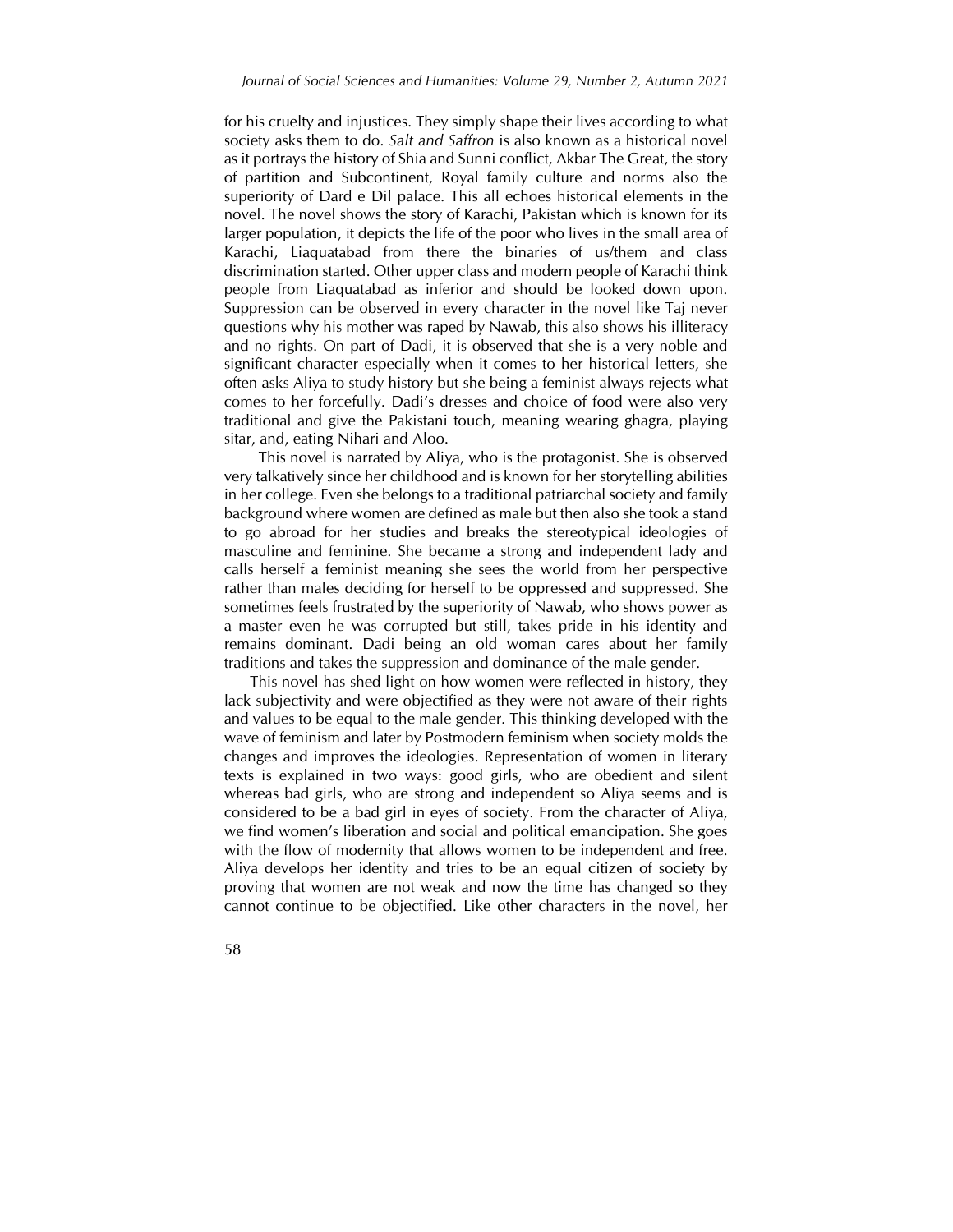psyche was not developed in a way that she is a girl, and a girl needs to be quiet and irrational. It can be observed on part of Saima, who was a cousin of Aliya that how her psyche was developed in a way that she needs to be traditional and follows patriarchal norms, maybe because Aliya's family have suffered and faced a lot of troubles in history so every character took that influence on their minds and react in the same way as they have observed meaning to be quite, suppressed and weak. As suggested by Postmodernism that nothing is fixed, transitions and shifts can be taken and years back marginalized women can now be in a center that is highly observed on part of Aliya. Aliya is depicted as a modern lady, she is represented as a new Pakistani woman who is and should be aware of her rights and made society value her existence, as now women are not a separate part of society who should be inferior. Changing is coming and accepted by society with time.

## **Conclusion**

Novel *Salt and Saffron* is very effective in depicting and representing the old and new traditions, generations, women, and the world. As the name shows *Salt and Saffron* mean both are important and add different flavors to food similarly both stories of generations have their importance at their place. Women are struggling for their existence, honor, and freedom. They are under the influences of their emotional, cultural, and modern ins and outs. It represents the old generations from the character of the mother, father, and grandmother who never questions injustices and inequalities but then also remain loyal. Whereas the new generation is portrayed from the character of Mariam and Aliya who became the role model for the Dard e Dil family and society, they break the stereotypes and old traditions. In today's world means Postmodern time there are no limitations even no culture is static. South Asian countries like India and Pakistan are now adapting to these social and cultural changes. New trends and discourses are now replacing the old norms. Phenomena are deconstructing and then reconstructing. With Globalization, people have got aware to reject the logos of society meaning the logo-centric discourses now things and concepts can be decentralized. In Pakistani English literature, privileged roles are given to women in media and novels, there is a different and new representation of Pakistani women now and it is observed that patriarchal minds too are accepting this but few remains the same, who still believe in those socially constructed ideologies of masculine and feminine. Women are facing challenges and transforming themselves fastly. The male gender should support women to come out from those traditional fears and suppression and make them realize that now they are equal. With capitalism, the old cultural and social scenarios are changing. There are a lot of women who go out and financially support their whole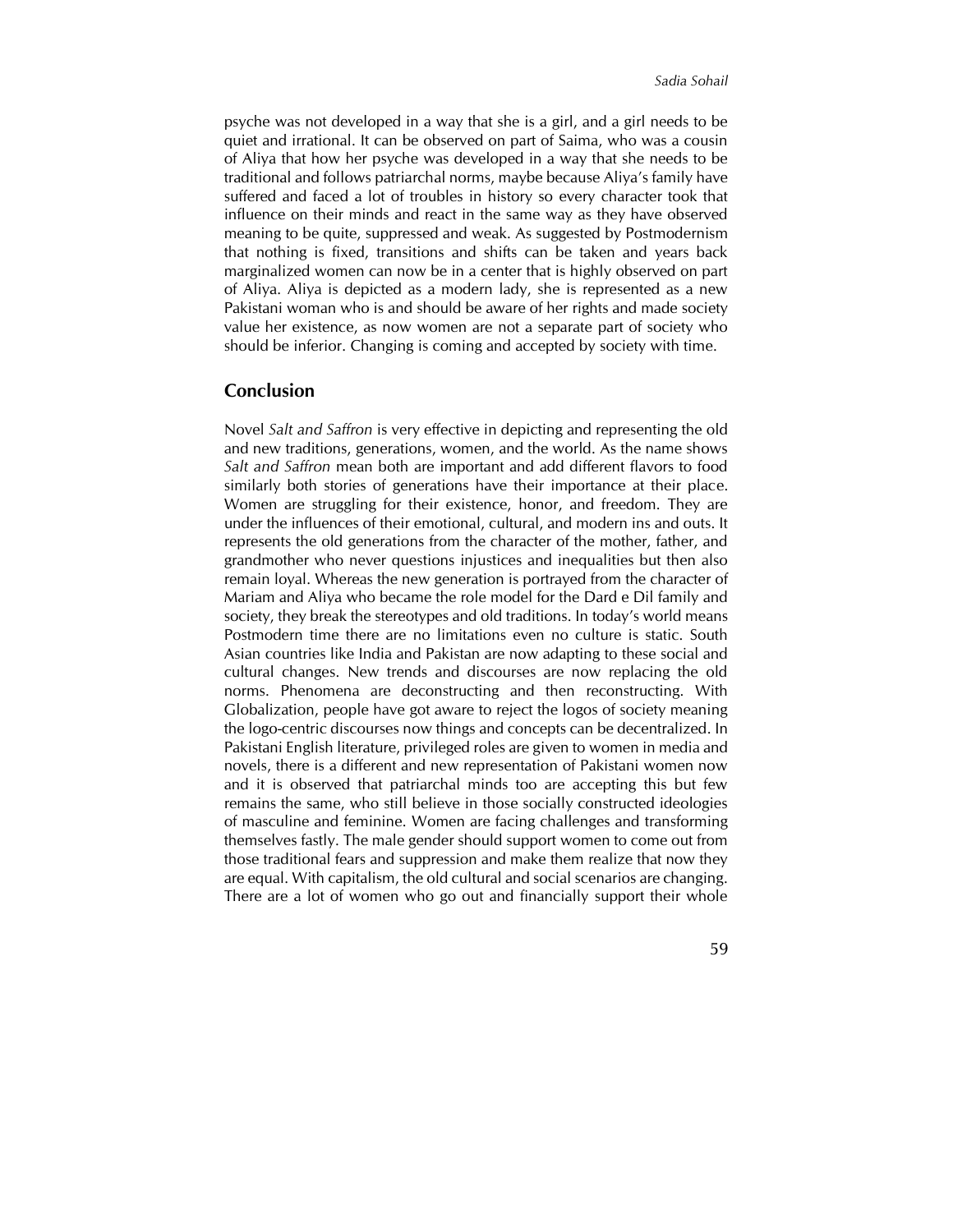families. Few women completely reject the hegemony of males because of the shifting domains of power and control.

Kamila Shamsie is one of the creative female novelists concerning South Asia. Her characters are rebellious. *Salt and Saffron* is about maintaining balance in tradition and modernity. As she empowered herself, similarly she depicts in her novel characters that how now women's life is changed and burden-free from cultural history. The identity of the female is constituted in different contexts, situations, and settings. The novel touches on the theme of womanhood, meaning how initially she was subordinate to a man and now independent after struggling to achieve her identity. South Asian countries are fastly adapting to changes and accepting the hybridity of cultures. With capitalism and Globalization, many concepts and discourses are shifting and encouraged by society. Today a woman has realized their abilities and power by knowing themselves and trying to say no to forced marriages and domestic violence. They raise their voices on what is going wrong and against their rights. Keeping in mind the concept of deconstruction and perspectives of Postmodern feminism, things are decentralizing from logocentric discourses and phenomena. This study represents the two perspectives of women's identity, firstly from the eyes of the male (before Postmodern feminism) and then from the women's perspective (after Postmodern feminism). She is portrayed differently initially as an old woman who is oppressed and weak and then as a strong, rational, and independent woman. This study deconstructs the claims of superiority in terms of novels and also in general. Like in the novel Urdu word is used Dard e Dil meaning aches and pain in the heart which is faced by the royal family similarly all those suffering and troubles faced by eras back women in English literature and Pakistani cultural context. Aliya reaches successfully the destination of self-actualization and self-affirmation and self-confidence. It represents how modern women are like a modern world that accepts the challenges of society and proves their willpower. New trends have changed the old concepts now nothing is static. The ideology of masculine and feminine is a socially constructed phenomenon God has created every individual equally, no one is inferior and no one should be superior over another gender.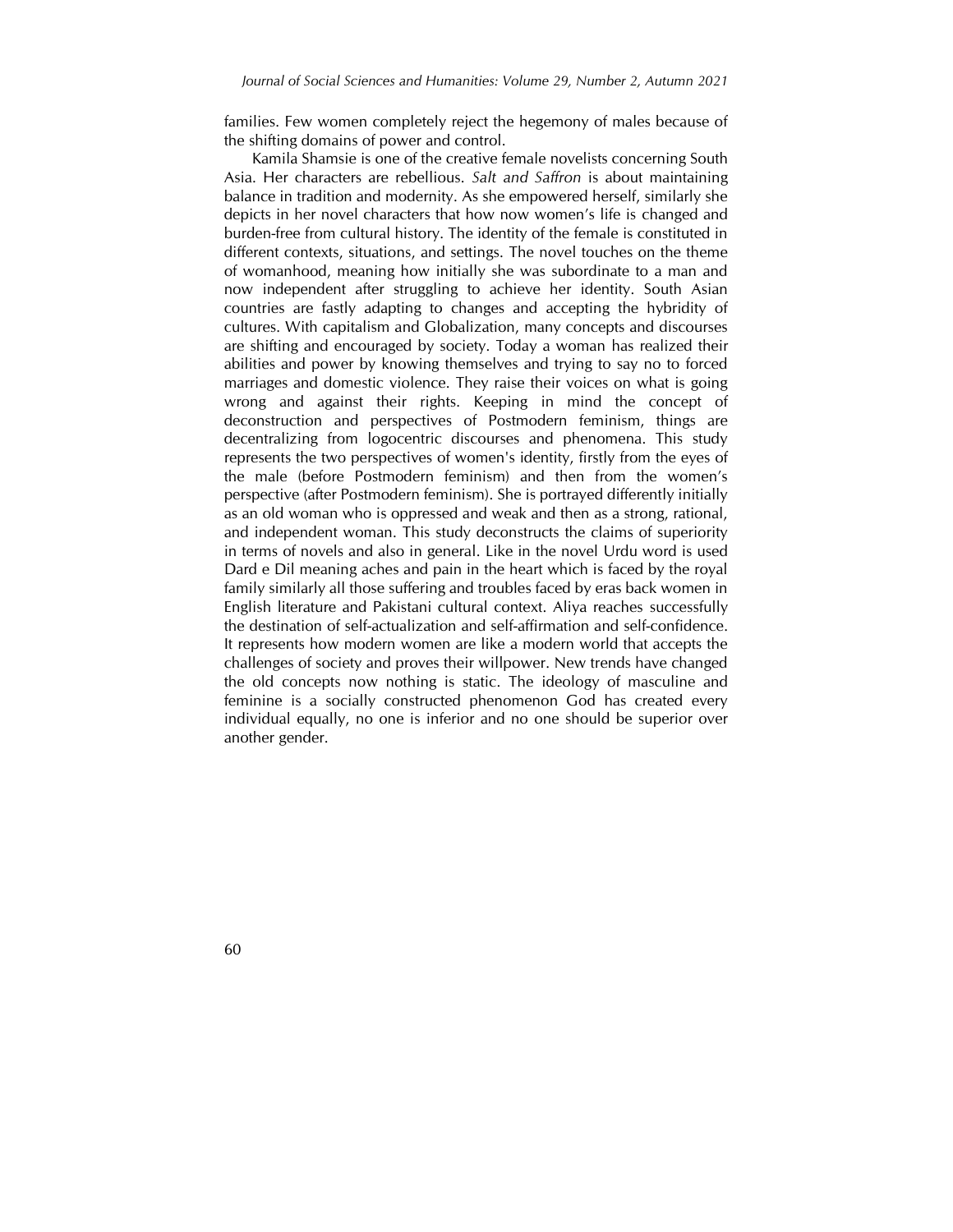#### **REFERENCES**

- Alan Mackee. (2003). *Textual Analysis*: *A Beginner's Guide.* Thousand Oaks, CA: SAGE Publications.
- Ahsana Idris. (2014). *Salt and Saffron.* Retrieved from, <https://www.slideshare.net/ahsanaidris/salt-and-saffron>
- Assiter, A. (2005). *Enlightened Women: Modernist Feminism in a Postmodern Age.* Routledge.
- Ahmad, F. (2003). Still "In Progress?"—Methodological Dilemmas, Tensions, and Contradictions in Theorizing South Asian Muslim Women. *South Asian Women in the Diaspora*, 43–65.
- Elam, D. (2006). *Feminism and Deconstruction*. Routledge.
- Gassman, J. Y. (2006). A Textual Analysis of the Role of Women in Historical Fiction for Young People.
- Hendricks, G. P. (2016). *Deconstruction the End of Writing: Everything is a Text, there is Nothing Outside Context.* Verbum ET Ecclesia, 37(1), 1–9.
- Henry, M. G. (2003). Where are you Really from?' Representation, Identity, and Power in the fieldwork experiences of a South Asian Diasporic. *Qualitative Research*, *3*(2), 229–242.
- Jamal, S., & Singh, R. (2014). Mixing Memories with Desire: Women in Kamila Shamsie's *Salt and Saffron*. *Dialogue: A Journal Devoted to Literary Appreciation*, *10*(01), 69–75.
- January 4, 2021. The Portrayal of Women in Literature. Retrieved from, <https://crossref-it.info/articles/322/portrayal-of-women-in-literature>
- Lois Tyson. (2006). *Critical Theory Today. Second Edition*. New York: Routledge.
- Marcu, T. (2016). The Representation of Female Character in Literature of Gheorghe Craciun. *Acta Universitatis Danubius. Communication*, *10*(2), 60–72.
- Marchand, M. H., & Parpart, J. L. (Eds.). (2003). *Feminism/Postmodernism/ Development*. Routledge.